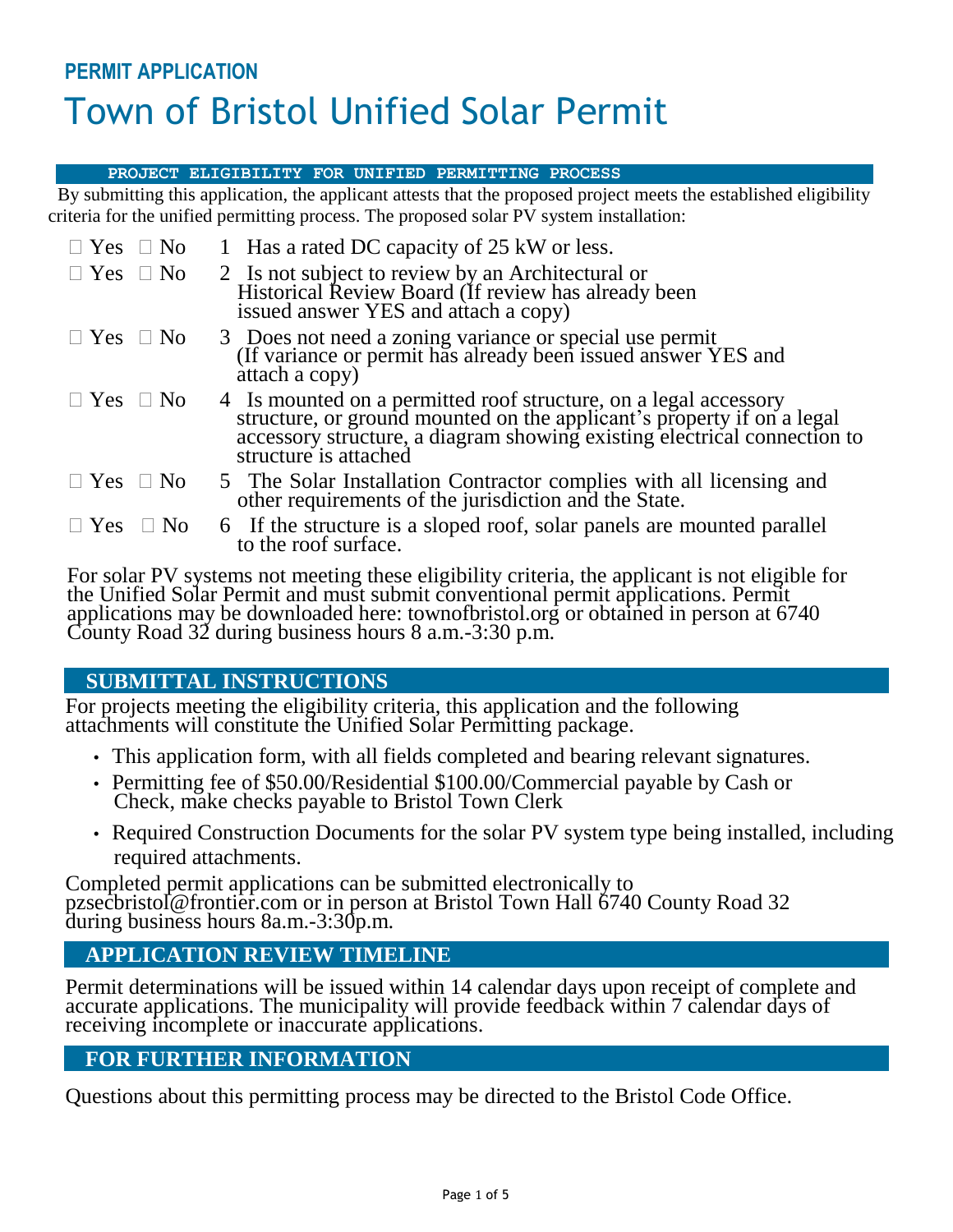| PROPERTY OWNER |  |
|----------------|--|
|                |  |
|                |  |

| Property Owner's First Name | Last Name | Title       |     |
|-----------------------------|-----------|-------------|-----|
| Property Address            |           |             |     |
| City                        |           | State       | Zip |
| $\sim$                      | ---       | . .<br>$ -$ |     |

### **EXISTING USE**

## **PROVIDE THE TOTAL SYSTEM CAPACITY RATING (SUM OF ALL PANELS)**

| <b>2 Single Family</b> |  |
|------------------------|--|
|------------------------|--|

**② 2-4 Family 2.** Commercial 2. Other

# **SELECT SYSTEM CONFIGURATION**

Solar PV System: \_\_\_\_\_\_\_\_\_\_\_\_ kW DC

Make sure your selection matches the Construction Documents included with this application.

## ⬜ Supply side connection with inverterss **SOLAR INSTALLATION CONTRACTOR**

⬜ Supply side connection with DC

⬜ connection

| <b>Contractor Business Name</b>    |      |                         |     |
|------------------------------------|------|-------------------------|-----|
| <b>Contractor Business Address</b> | City | State                   | Zip |
| <b>Contractor Contact Name</b>     |      | Phone Number            |     |
| Contractor License Number(s)       |      | <b>Contractor Email</b> |     |
| <b>Electrician Business Name</b>   |      |                         |     |
| Electrician Business Address       | City | State                   | Zip |
| Electrician Contact Name           |      | Phone Number            |     |
| - -                                |      | $\cdot$ .               |     |

Please sign below to affirm that all answers are correct and that you have met all the conditions and requirements to submit a unified solar permit.

| Property Owner's Signature | Date |
|----------------------------|------|
|                            |      |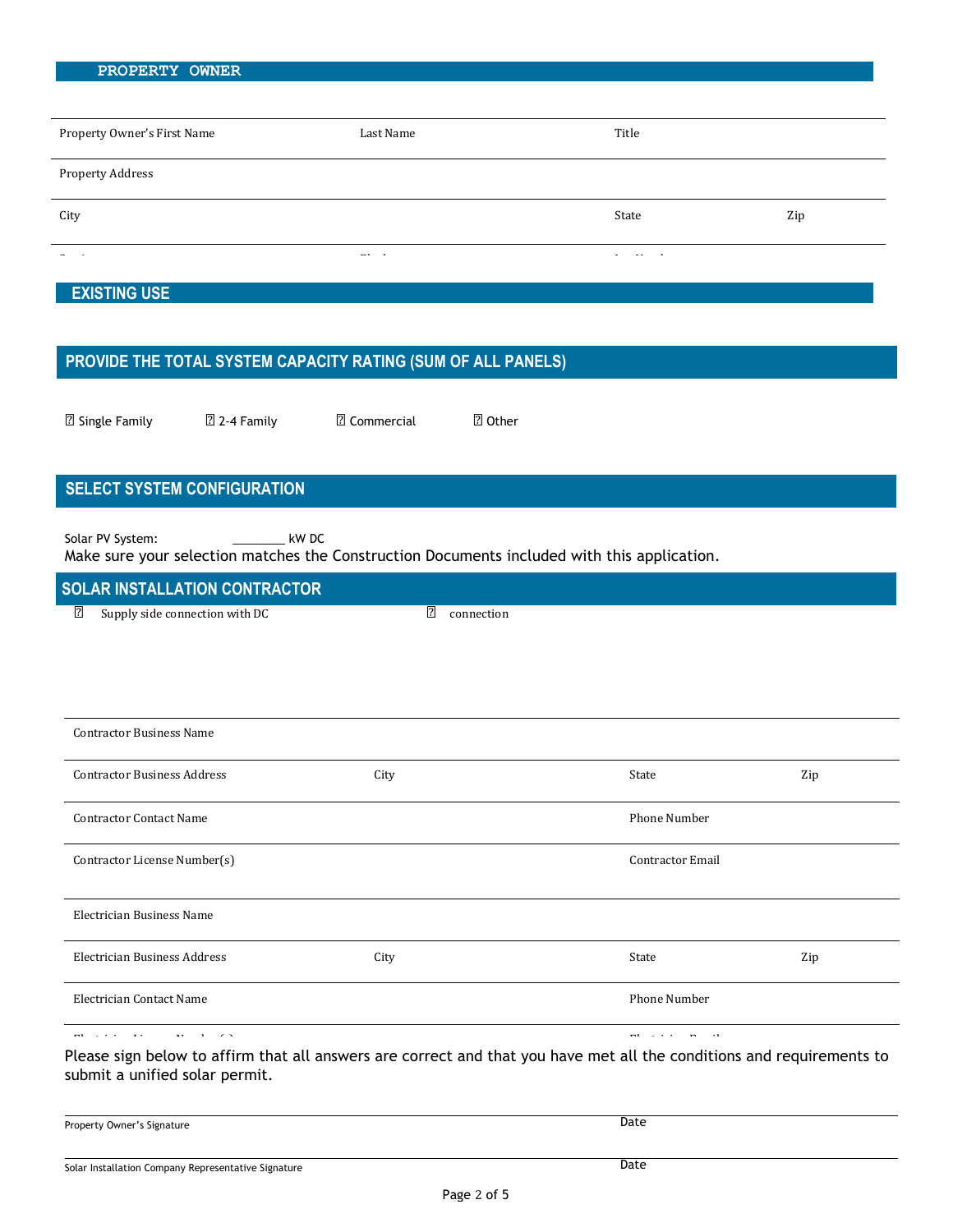# **SUBMITTAL REQUIREMENTS SOLAR PV 25KW OR LESS (ATTACHMENTS)** Town of Bristol Unified Solar Permit

This information bulletin is published to guide applicants through the unified solar PV permitting process for solar photovoltaic (PV) projects 25 kW in size or smaller. This bulletin provides information about submittal requirements for plan review, required fees, and inspections.

### **PERMITS AND APPROVALS REQUIRED**

The following permits are required to install a solar PV system with a nameplate DC power output of 25 kW or less:

- a) Unified Solar Permit
- b) Electrical/building permit
- c) Planning review could be required for solar PV installations of this size.

Fire Department notification is required for solar PV installations of this size.

#### **SUBMITTAL REQUIREMENTS**

In order to submit a complete permit application for a new solar PV system, the applicant must include:

- a) Completed Standard Permit Application form which includes confirmed eligibility for the Unified Solar Permitting process. This permit application form can be downloaded at townofbristol.org.
- b) Construction Documents must be by stamped and signed by a New York State Registered Architect or New York State Licensed Professional Engineer.

The Town of Bristol, through adopting the Unified Solar Permitting process, requires contractors to provide construction documents, such as the examples included in the Understanding Solar PV Permitting and Inspecting in New York State document. Should the applicant wish to submit Construction Documents in another format, ensure that the submittal includes the following information;

Manufacturer/model number/quantity of solar PV modules and inverter(s)

- String configuration for solar PV array, clearly indicating the number of modules in series and strings in parallel (if applicable).
- Combiner boxes: Manufacturer, model number, NEMA rating.
- From array to the point of interconnection with existing (or new) electrical distribution equipment: identification of all raceways (conduit, boxes, fittings, etc.), conductors and cable assemblies, including size and type of raceways, conductors, and cable assemblies.
- Sizing and location of the EGC (equipment grounding conductor).
- Sizing and location of GEC (grounding electrode conductor, if applicable).
- Disconnecting means of both AC and DC including indication of voltage, ampere, and NEMA rating.
- Interconnection type/location (supply side or load side connection)
- For supply side connections only, indication that breaker or disconnect meets or exceeds available utility fault current rating kAIC (amps interrupting capacity in thousands).
- Ratings of service entrance conductors (size insulation type AL or CU), proposed service disconnects, and overcurrent protection device for new supply side connected solar PV system (reference NEC 230.82, 230.70).
- Rapid shutdown device location/method and relevant labeling.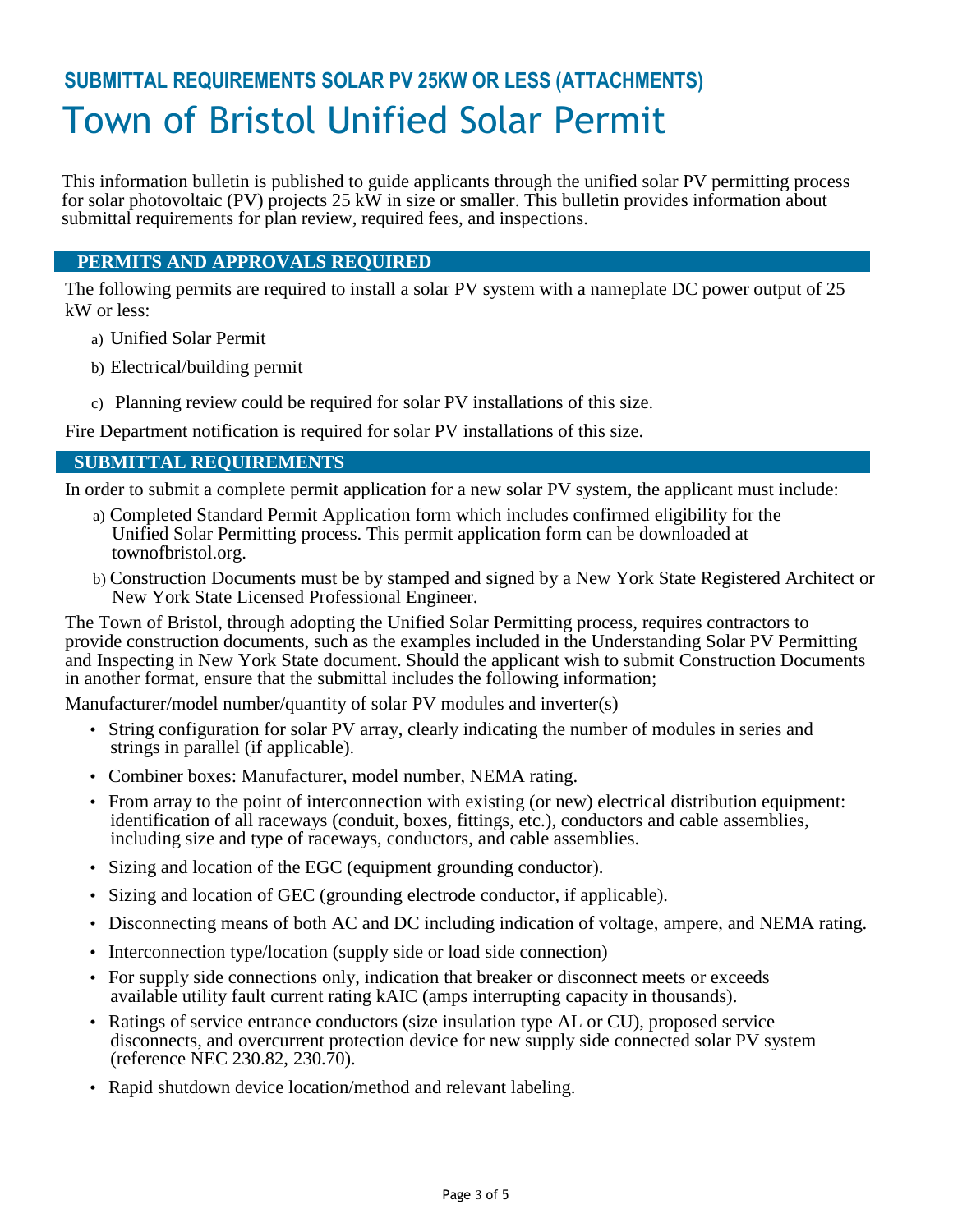c) (For Roof Mounted Systems) A roof plan showing roof layout, solar PV panels and the following fire safety items: approximate location of roof access point, location of code-compliant access pathways, code exemptions, solar PV system fire classification, and the locations of all required labels and markings.

d)Provide construction drawings with the following information:

- The type of roof covering and the number of roof coverings installed.
- Type of roof framing, size of members, and spacing.
- Weight of panels, support locations, and method of attachment.
- Framing plan and details for any work necessary to strengthen the existing roof structure.
- Site-specific structural calculations.
- e)Where an approved racking system is used, provide documentation showing manufacturer of the racking system, maximum allowable weight the system can support, attachment method to roof or ground, and product evaluation information or structural design for the rack.

#### **PLAN REVIEW**

Permit applications can be submitted to Code Office in person at 6740 County Road 32 and electronically through: email pzsecbristol@frontier.com or faxed to 585-229-4319.

#### **FEES**

\$50.00/residential \$100.00/commercial

#### **INSPECTIONS**

Once all permits to construct the solar PV installation have been issued and the system has been installed, it must be inspected before final approval is granted for the solar PV system. On-site inspections can be scheduled by contacting the Code Office by telephone at 585-229-2440 or electronically at pzsecbristol@frontier.com. Inspection requests received within business hours are typically scheduled for the next business day. If next business day is not available, inspection should happen within a five-day window. Third party inspections are required and a list of approved third party inspectors is available through the Code Enforcement Office.

In order to receive final approval, the following inspections are required:

Rough Inspection: During a rough inspection, the applicant must demonstrate that the work in progress complies with relevant codes and standards. The purpose of the rough inspection is to allow the inspector to view aspects of the system that may be concealed once the system is complete, such as:

- Wiring concealed by new construction.
- Portions of the system that are contained in trenches or foundations that will be buried upon completion of the system.

It is the responsibility of the applicant to notify the Code Office at 585-229-2440 before the components are buried or concealed and to provide safe access (including necessary climbing and fall arrest equipment) to the inspector.

The inspector will attempt, if possible, to accommodate requests for rough inspections in a timely manner.

FINAL INSPECTION: The applicant must contact the Code Office at 585-229-2440when ready for a final inspection. During this inspection, the inspector will review the complete installation to ensure compliance with codes and standards, as well as confirming that the installation matches the records included with the permit application. The applicant must have ready, at the time of inspection, the following materials and make them available to the inspector:

- Copies of as-built drawings and equipment specifications, if different than the materials provided with the application.
- Photographs of key hard to access equipment, including;
	- Example of array attachment point and flashing/sealing methods used.
	- Opened rooftop enclosures, combiners, and junction boxes.
	- Bonding point with premises grounding electrode system.
	- Supply side connection taps method/device.
	- Module and microinverter/DC optimizer nameplates.
	- Microinverter/DC optimizer attachment.